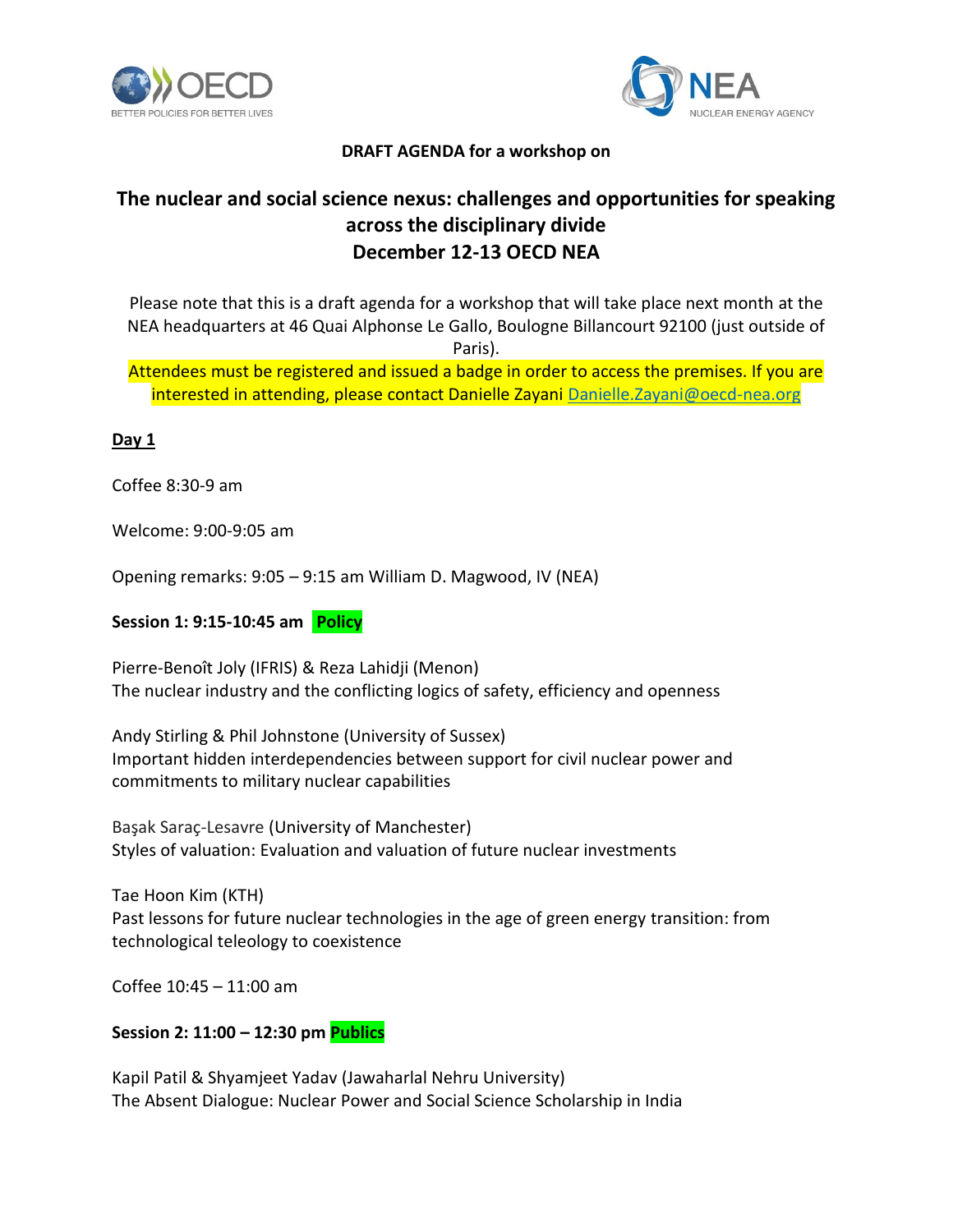Nadeem Goussous (Centre Internationale de Formation Europeéene) A Public Perception Analysis for Nuclear Energy: The Case of the Jordanian Controversy

Alexander Neil (Bucephalus Consulting), Todd Allen (Third Way), Duane Bratt (Mount Royal University), Margot Hurlbert (University of Regina), Peter Phillips (University of Saskathchewan), Robert Walker (independent) Thinking big about small: Using the full lifecycle footprint as an example of a "meaningful engagement" issue

Todd Allen, Suzanne Hobbs Baker, Gabrielle Hoelzle, Carrie Harlow & Aditi Rajadhyaksha (University of Michigan) A New Methodology for Advanced Nuclear Energy Site Selection for Engagement

Lunch: 12:30 – 1:30 pm

### **Session 3: 1:30-3:00 pm Reactors**

Allison Macfarlane (George Washington University) Social Science Insights on Fast Reactors

Sonja Schmid (Virginia Tech) From "inherently safe" to "proliferation resistant": New perspectives on reactor designs

Stéphanie Tillement (IMT Atlantique) & Frédéric Garcias (Lille University) "Back to the future": The challenge of developing new technologies in intermittent and contested industries

Aditi Verma (NEA) What can nuclear engineers learn from design studies? A review of the theory and evidence from contemporary American reactor design projects

### **Session 4: 3:00 – 4:30 pm Waste**

Marie Kerveillant (ESSEC), Michaël Mangeon (independent), François Jeffroy (IRSN) & Olivier Saulpic (ESCP)

Nuclear Opening: Hybrid forum or reproduction of a technical dialog between experts? Study of a particular device: the safety option file for CIGEO

Andrei Stsiapanau (Vytautas Magnus University) Public negotiations about nuclear waste geological disposal in Russia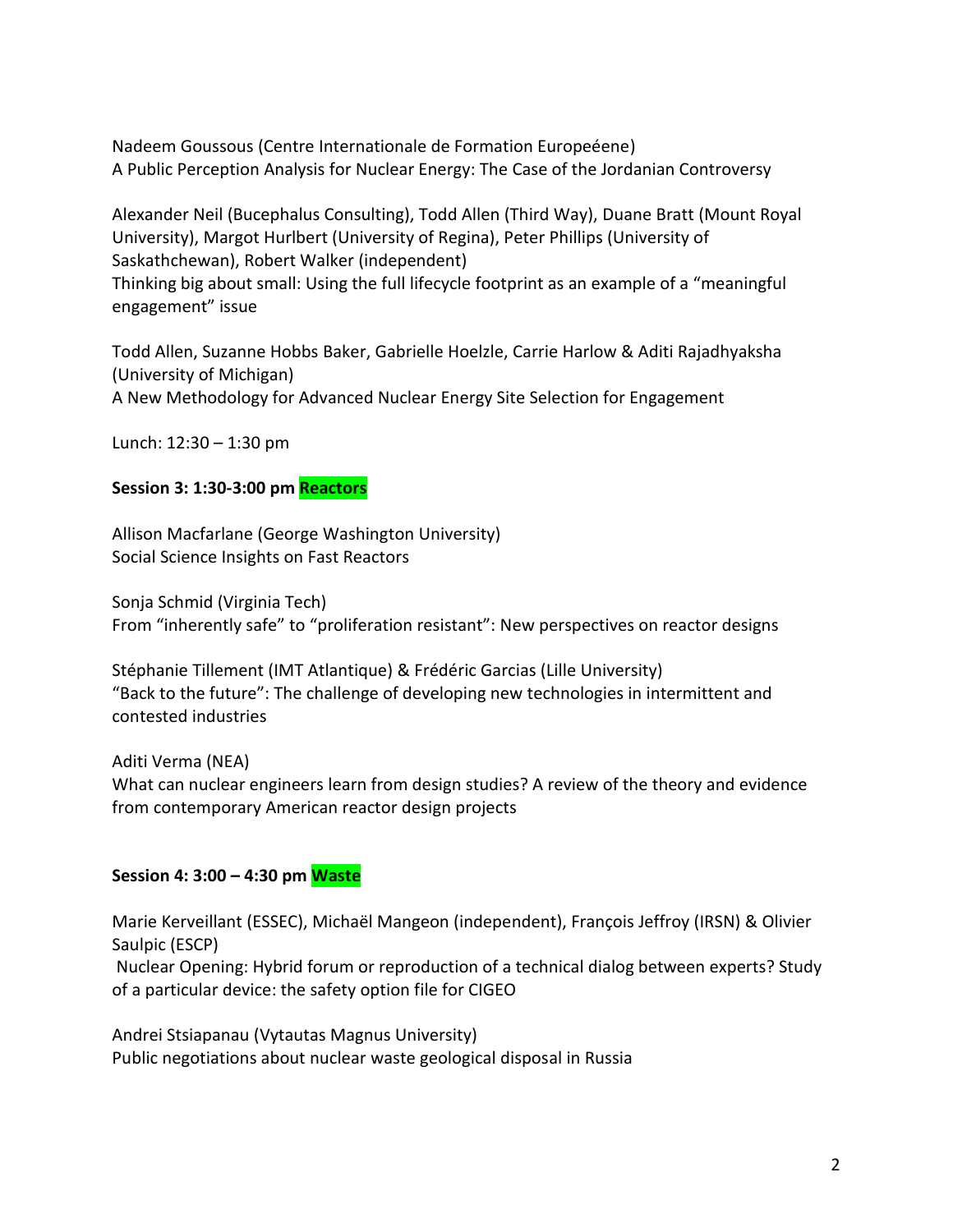Mito Akiyoshi (Senshu University), William Lawless (Paine College), John Whitton (University of Central Lancashire), Ioan Charnley-Parry (University of Central Lancashire) & William Nicholas Butler (Wofford College)

Effective Decision Rules for Public Engagement in Radioactive Waste Disposal: Evidence from Japan, the United Kingdom, and the United States

Celine Parotte (Spiral Research Center)

A powerless classification system? When the geological disposal option (re)defines radioactive waste categories

# **Coffee 4:30-4:45 pm**

## **Session 5: 4:45 – 6:00 pm Safety and Culture**

Elsa Gisquet, Sophie Beauquier & Emilie Poulain (IRSN) To revisit the safety culture: Toward a new Cultural analysis framework for safety management

Nadezhda Gotcheva (VTT Technical Research Center of Finland) Management principles and safety culture in complex projects: Insights for stakeholders in Small Modular Reactors Projects

Tatiana Melnitskaia & Yunnikova Alesya (Rosatom Technical Academy) The Psychological Aspect of Safety Culture: Application of the Theory of Generations for the formation of safety culture among personnel

### **Cocktail and reception 6:00 – 8 pm**

**Day 2** 

**8:30-9:00 am coffee** 

**Session 6: 9-10:30 am Learning After Crisis**

Eri Kanamori (Ritsumeikan University) "Economizing" TEPCO's responsibility for the Fukushima Daiichi Nuclear Power Plant Accident

Julius Weitzdörfer (Harvard Kennedy School) Nuclear law as a social science and as a humanity?

Kohta Juraku (Tokyo Denki University) & Shin-etsu Sugawara (Central Research Institute of Electric Power Industry, Japan)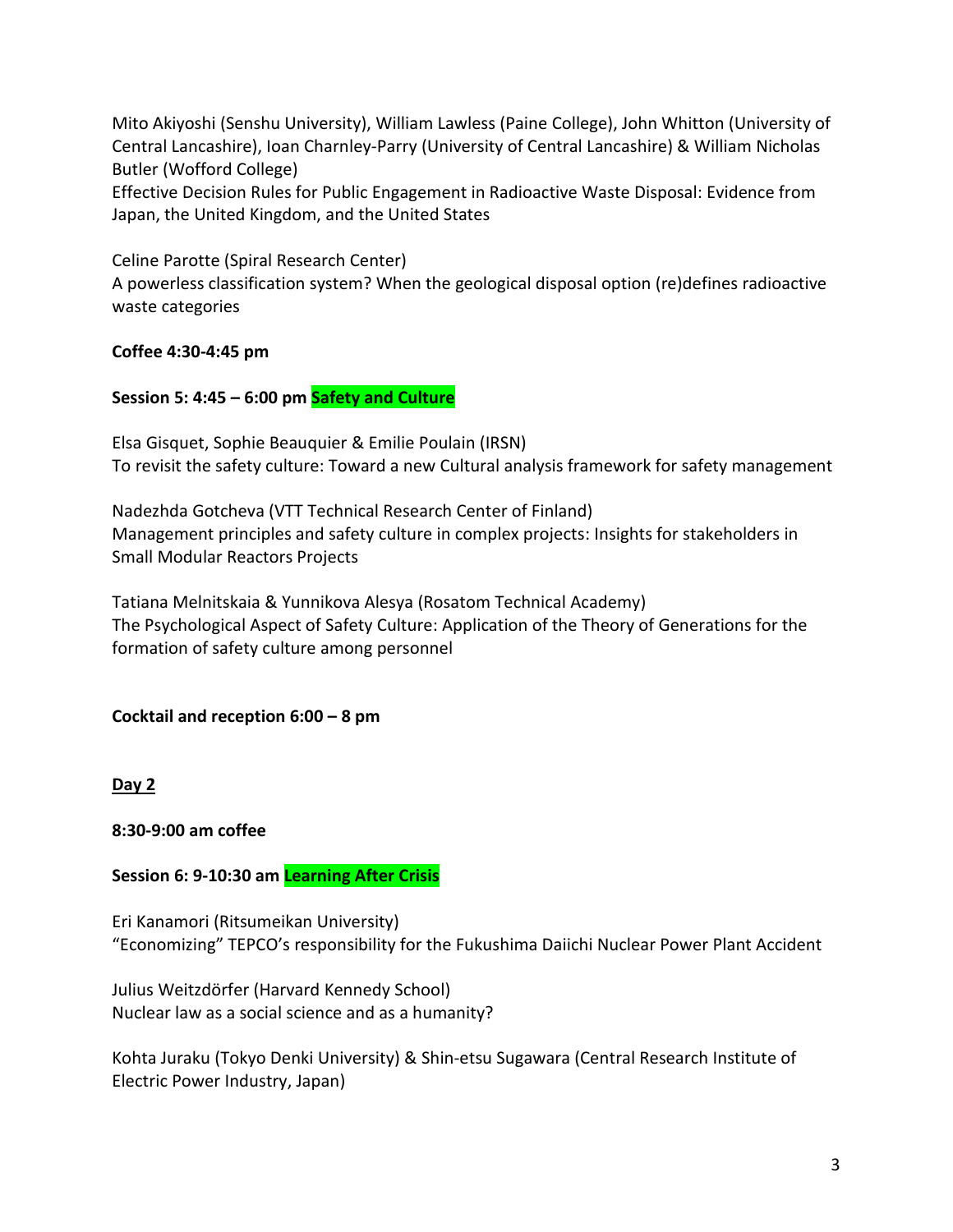Structural Ignorance in Nuclear Safety and Emergency Preparedness Controversies: Case of Post-Fukushima Japan

Mariana Lyra (University of Eastern Finland) Which lessons from recent disasters in the mining industry can be helpful for the challenges in the nuclear industry?

**Coffee: 10:30 – 10:45 am**

### **Keynote 10:45am – 12:00 pm**

Sheila Jasanoff (Pforzheimer Professor of Science and Technology Studies, Harvard Kennedy School) Between Dread and Denial: Social Science in the Nuclear Age

### **Lunch: 12:00 – 1:00 pm**

### **Session 8 1-2:30 pm Pedagogy**

Duane Bratt & Brett McCollum (Mount Royal University) Teaching Nuclear Energy: The Challenges of Interdisciplinarity in the Classroom

Lisa Marshall (North Carolina State University) Geographies of Energy – A course in sociotechnical decision-making

Denia Djokic (Harvard Kennedy School), Raluca Scarlat (Berkeley) & Marianne Fisher (IAEA) The Case for Science, Technology, and Society Education in Nuclear Engineering Curricula

Meritxell Martell (Merience) & Piotr Stankiewicz (Nicolaus Copernicus University) The importance of integrating social sciences and humanities in the education of future practitioners. The TEACHENER project

### **Session 9 2:30 – 3:45 pm Organizational and Institutional innovations**

Mariia Iakovleva, Ken Coates & Jeremy Rayner (University of Saskatchewan) Breaking out of a niche: lessons for SMRs from sustainability transitions studies

Vincent Ialenti (George Washington University) Mankala chronicles: Nuclear Energy Financing & Cooperative Corporate Form in Finland

Markku Lehtonen (NEA, Pompeu Fabra University) Framing megaproject pathologies – the NEA and the EPR reactor